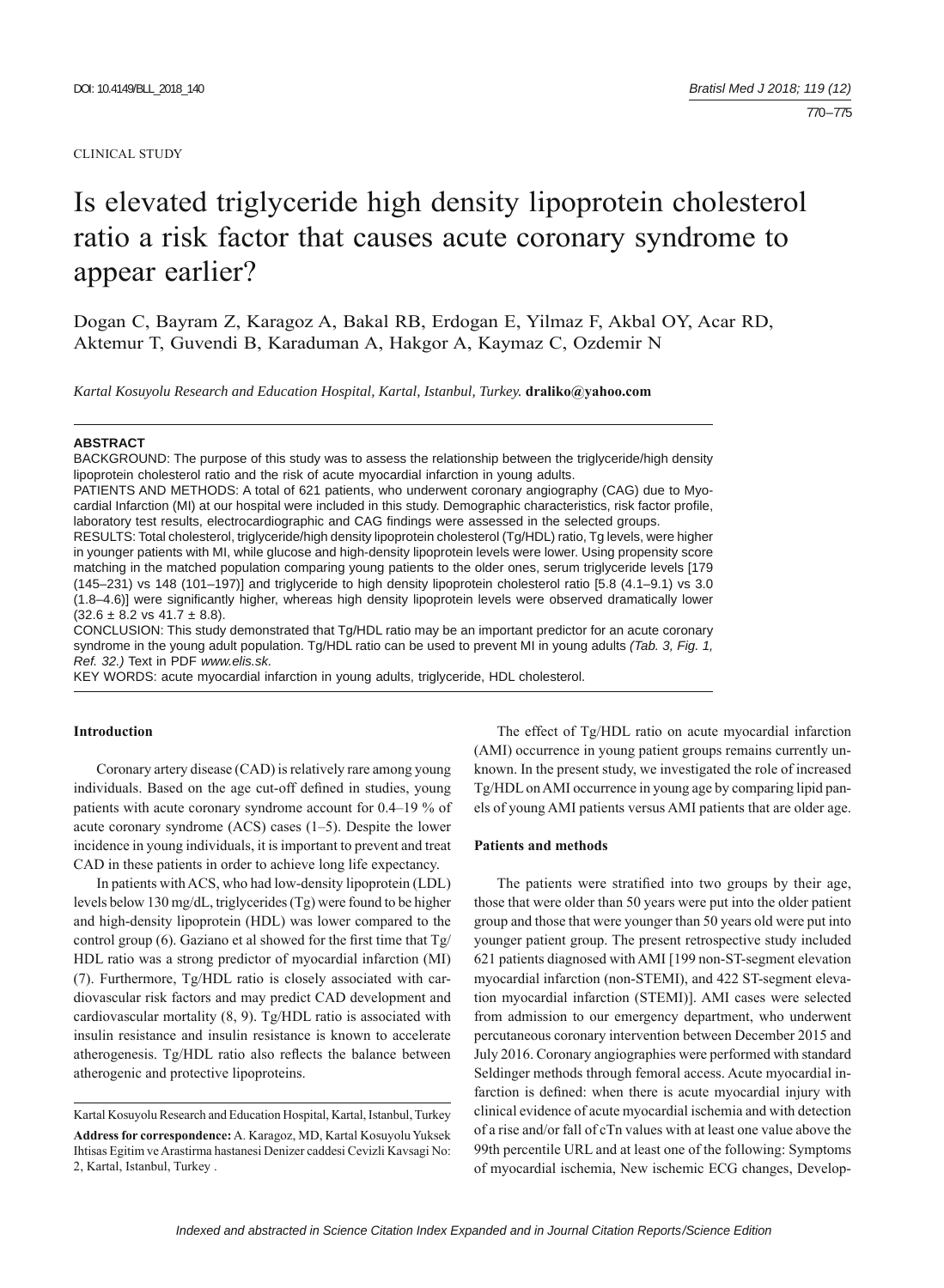ment of pathological Q waves, Imaging evidence of new loss of viable myocardium or new regional wall motion abnormality in a pattern consistent with an ischemic etiology.

Exclusion criteria included previous CAD diagnosis, percutaneous or surgical revascularization, myocardial infarction normal coronary artery (MINOCA), previous treatment with any antihyperlipidemic agent, age <18 years, New York Heart Association Class III and Class IV heart failure, ongoing systemic inflammatory disease, renal or hepatic dysfunction, significant valvular disease. myocarditis, cardiomyopathies, malignancy and other pathologies that cause secondary hypertriglyceridemia.

#### *Data collection*

The clinical and demographic properties of the patients were recorded from hospital files and computer records. Baseline demographic parameters and glucose, urea, creatinine, troponin I were obtained during admission to the hospital. After an overnight fasting, blood samples for cholesterol profile were obtained within 24 h of admission to hospital. The blood samples for lipid profiles were analyzed using standard methods, without any delay. ECG was performed on admission and immediately after the procedure.

Baseline variables of the patients including age, gender, height, weight, and cardiovascular risk factors such as: hypertension, diabetes mellitus, dyslipidemia, current smoking, and renal failure were recorded from hospital files and computer records. Laboratory findings including lipid profile and cardiac markers, biochemistry, hemogram were recorded. The Tg/HDL-C ratio was calculated as Tg (mg/dL) divided by HDL-C (mg/dL).

The patient's information was collected from hospital files and computer records including medical history, diabetes, high blood pressure, body mass index, cigarette consumption. High blood pressure was defined as being on blood pressure medication or over the  $\geq$ 130/80 by ambulatory blood pressure or over  $\geq$ 140/90 as described. Body mass index was calculated as (weight in kilograms)  $/$  (height in meters)<sup>2</sup>. Diagnosis of diabetes mellitus was defined as fasting plasma glucose  $> 126$  mg/dL; or 2-hour plasma glucose > 200 mg/dL during an oral glucose tolerance test; or in a patient with classic symptoms of hyperglycemia or hyperglycemic crisis, a random plasma glucose > 200 mg/dL, a previously established diagnosis or previous treatment was also accepted. Smoking was determined as current or past history of smoking.

We performed the study according to declaration of Helsinki and this study was approved by the Local Medical Ethics Committee. Written informed consent was obtained from all the patients as needed before starting the study.

### *Statistical analysis*

Continuous variables are expressed as the mean  $\pm$  standard deviation. Categorical variables are expressed as percentages. To compare parametric continuous variables, Student's t-test was used, and the Mann–Whitney U was used to compare nonparametric continuous variables. The chi-square test was employed to compare categorical variables. Since the study was non-randomized and was a retrospective study, we used propensity score matching method in order to minimize selection bias. In order to balance patient characteristics and to generate a propensity-matched analysis for the 2 groups, a propensity score was created for the variables that are frequently used by clinicians to predict acute coronary syndromes (gender, diabetes, hypertension, smoking, MI type and family history of CAD). The propensity score was developed using SPSS, version 22.0 (IBM Corp., Armonk, NY, USA) for Windows and the R statistical package, R version 3.2.3 (R Foundation for Statistical Computing, Vienna, Austria). Two-tailed p < 0.05 were considered to indicate a statistical significance.

### **Results**

The present study median Tg/HDL ratio of all patients enrolled in the study was 4.1 (2.6–5.9). Key clinical properties and laboratory results of all patients included in the study are summarized in (Tab. 1).

Baseline characteristics of younger and older MI groups are presented in Table 2. The unmatched analysis revealed that incidence of the classic risk factors, hypertension and diabetes mellitus, was lower among young patients with MI whereas smoking and family history of CAD were more frequent compared to the older patient group. Laboratory investigations indicated that total cholesterol, Tg levels, Tg/HDL ratio (Fig. 1) were higher in younger patients with MI while glucose and HDL levels were lower.

A propensity score matching was created with variables frequently used by clinicians, when predicting an acute coronary syn-

**Tab. 1. Demographic properties, comorbidities and basic laboratory results of whole study´s patients.**

| Demographics                |                     |  |  |  |  |
|-----------------------------|---------------------|--|--|--|--|
| Age (years)                 | 54 (44–63)          |  |  |  |  |
| Sex (male) $(\% )$          | 79.9                |  |  |  |  |
| Body mass index             | $27.3(24.5-30.1)$   |  |  |  |  |
| Comorbidities               |                     |  |  |  |  |
| Hypertension $(\% )$        | 42.7                |  |  |  |  |
| Diabetes Mellitus (%)       | 26.6                |  |  |  |  |
| COPD $(\% )$                | 1.0                 |  |  |  |  |
| Smoking $(\% )$             | 62.5                |  |  |  |  |
| Family history of CAD (%)   | 34.0                |  |  |  |  |
| Baseline laboratory results |                     |  |  |  |  |
| Peak troponin I (ng/ml)     | $8.5(1.4-35.0)$     |  |  |  |  |
| Urea $(mg/dl)$              | $35.0(28.0 - 41.0)$ |  |  |  |  |
| Creatinine (mg/dl)          | $0.8(0.7-1.0)$      |  |  |  |  |
| Total cholesterol (mg/dl)   | 184.0 (157.0-217.0) |  |  |  |  |
| $LDL$ (mg/dl)               | $113.0(91.5-137.0)$ |  |  |  |  |
| $HDL$ (mg/dl)               | 38.0 (32.0–44.5)    |  |  |  |  |
| Triglyceride (mg/dl)        | 153.0 (109.0-197.0) |  |  |  |  |
| Glucose $(mg/dl)$           | 110.0 (95.7–139.0)  |  |  |  |  |
| Triglyceride/HDL ratio      | $4.1(2.6-5.9)$      |  |  |  |  |
| WBC $(10^3/\mu l)$          | $10.3(8.6-13.0)$    |  |  |  |  |
| Hemoglobin $(g/dl)$         | $13.6(12.2 - 14.8)$ |  |  |  |  |
| Platelet $(10^3/\mu l)$     | 233.0 (193.0-287.0) |  |  |  |  |
| STEMI (n and %)             | 422-68.0%           |  |  |  |  |
| NONSTEMI (n and %)          | 199-32.0%           |  |  |  |  |

CAD – coronary artery disease, COPD – chronic obstructive pulmonary disease, HDL – high density lipoprotein, NONSTEMI – non ST-segment elevation myocardial infarction, LDL – low density lipoprotein, STEMI – ST-segment elevation myocardial infarction, WBC – white blood cell. Data are expressed as the median (25th–75th percentages) and percentage (%).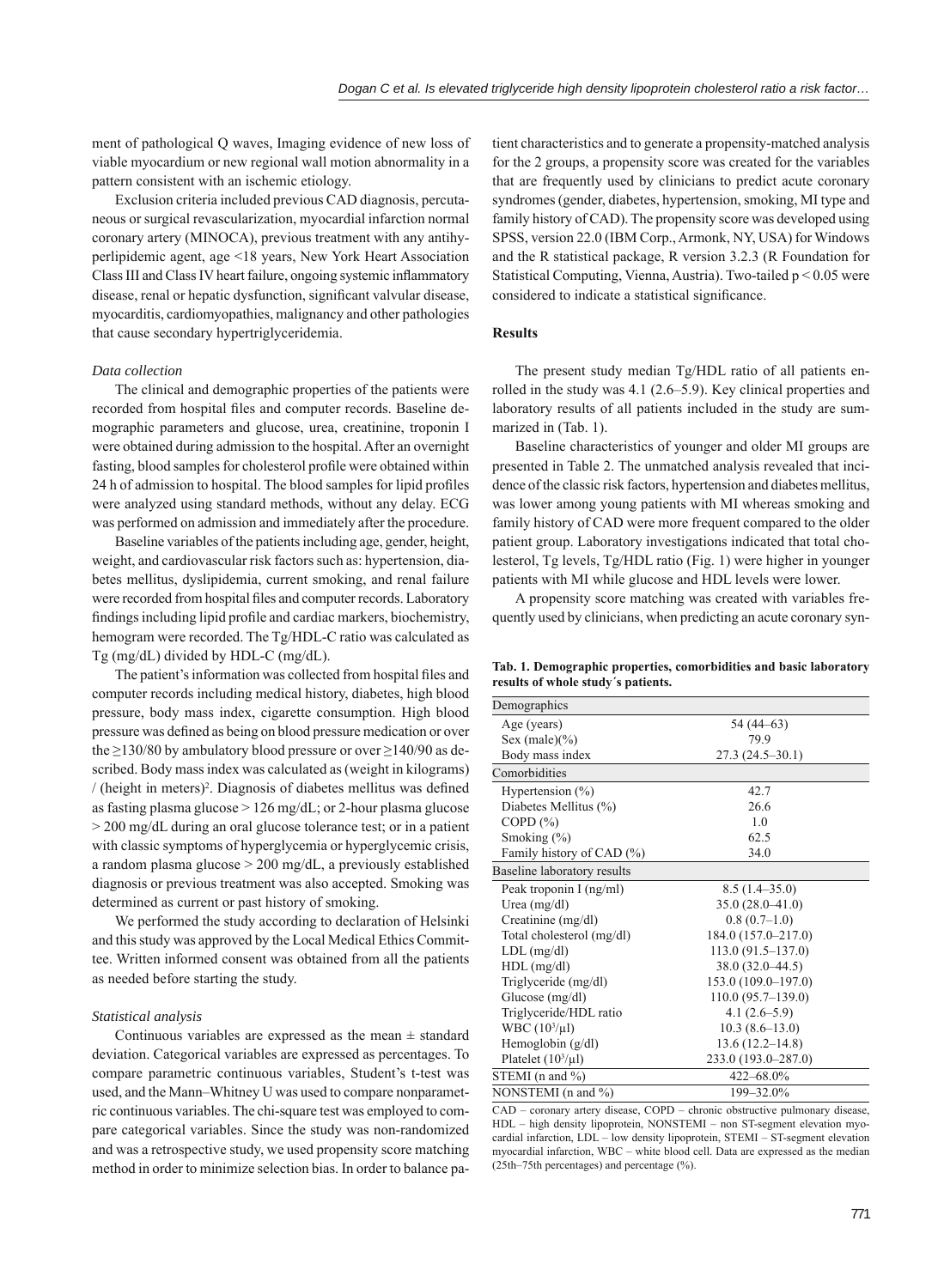## *Bratisl Med J 2018; 119 (12)*

770 – 775

|  | Tab. 2. Basic characteristics of young and older myocardial infarction patients before propensity matching. |  |  |  |
|--|-------------------------------------------------------------------------------------------------------------|--|--|--|
|  |                                                                                                             |  |  |  |

| Pre match                    |                       |                      |         |
|------------------------------|-----------------------|----------------------|---------|
|                              | Young MI              | Older MI             | p       |
| Baseline clinical properties |                       |                      |         |
| Age (years)                  | $42.0(38.0-46.0)$     | $61.0(55.0 - 68.0)$  | < 0.001 |
| Sex (male)                   | 85.9                  | 76.2                 | 0.004   |
| Body mass index              | $27.3(25.3-30.3)$     | $27.4(24.4-30.1)$    | 0.624   |
| Hypertension $(\% )$         | 22.6                  | 54.8                 | < 0.01  |
| Diabetes Mellitus (%)        | 16.2                  | 32.8                 | < 0.01  |
| COPD $(\% )$                 | 0.4                   | 1.3                  | 0.215   |
| Smoking $(\% )$              | 80.8                  | 51.4                 | < 0.01  |
| Family history of CAD (%)    | 47.0                  | 26.1                 | < 0.01  |
| Clinical presentation        |                       |                      |         |
| <b>Anterior STEMI</b>        | 57.4                  | 47.0                 |         |
| Inferior STEMI               | 26.5                  | 24.4                 | 0.152   |
| <b>NONSTEMI</b>              | 16.1                  | 18.6                 |         |
| Baseline laboratory results  |                       |                      |         |
| Peak troponin I (ng/ml)      | $11.5(2.5-49.2)$      | $8.3(1.1-31.0)$      | 0.207   |
| Urea $(mg/dl)$               | $30.9(24.0 - 36.0)$   | $36.4(29.8-43.0)$    | < 0.001 |
| Creatinine (mg/dl)           | $0.8(0.7-0.9)$        | $0.8(0.7-1.0)$       | 0.002   |
| Total cholesterol (mg/dl)    | 189.5 (159.0-225.2)   | 182.0 (156.0-213.0)  | 0.047   |
| $LDL$ (mg/dl)                | $117.0(92.0 - 140.0)$ | $112.0(91.0-135.0)$  | 0.175   |
| $HDL$ (mg/dl)                | $32.0(26.0 - 38.0)$   | $40.0(35.0-47.0)$    | < 0.001 |
| Triglyceride (mg/dl)         | 181.0 (145.0-247.0)   | $129.0(88.0-173.0)$  | < 0.001 |
| Glucose $(mg/dl)$            | $104.0(92.0 - 128.0)$ | $114.0(100.0-151.0)$ | < 0.001 |
| Triglyceride/HDL ratio       | $5.7(4.2 - 9.1)$      | $3.1(2.0-4.6)$       | < 0.001 |
| WBC $(10^3/\mu l)$           | $11.0(9.0-13.3)$      | $10.0(8.3-12.4)$     | 0.002   |
| Hemoglobin (g/dl)            | $14.0(12.9-15.0)$     | $13.2(12.0-14.5)$    | < 0.001 |
| Platelet $(10^3/\mu l)$      | 252 (214.0-301.0)     | 220.0 (183.0-274.0)  | < 0.001 |

CAD – coronary artery disease, COPD – chronic obstructive pulmonary disease, HDL – high density lipoprotein, LDL – low density lipoprotein, NONSTEMI – non STsegment elevation myocardial infarction, STEMI – ST-segment elevation myocardial infarction, WBC – white blood cell. Data are expressed as the median (25th–75th percentages) and percentage (%).  $p < 0.05$  was considered statistically significant.

drome risk for individual patients (gender, diabetes, hypertension, smoking, MI type and family history of CAD) in order to balance patient characteristics and to generate a propensity-matched analysis for the 2 groups (Tab. 3). In the matched population, while



**Fig. 1. Triglyceride high density lipoprotein ratio (Tg/HDL) of young and older myocardial infarction patients. The x-axis of this graph shows the Tg/HDL ratios and the y-axis shows the age groups (age <**  50 as young,  $\text{age} \geq 50$  as older patients).

young MI patients were compared to older MI patients, serum Tg levels [179 (145–231) vs 148 (101–197)] and Tg/HDL ratio  $[5.8 (4.1–9.1)$  vs 3.0  $(1.8–4.6)$ ] were significantly higher whereas HDL levels were observed as dramatically lower  $(32.6 \pm 8.2 \text{ vs } 10^{-12})$  $41.7 \pm 8.8$ ).

The analysis performed after propensity score matching revealed that there was a significant difference between young and older MI groups in terms of Tg, HDL levels and Tg/HDL ratio.

# **Discussion**

The results of the present study indicated that increased Tg/ HDL ratio was associated with the risk of myocardial infarction in young adults based on the propensity score analysis. The risk of MI in young individuals with high Tg/HDL ratio was increased regardless of serum total cholesterol levels and low-density lipoprotein.

Tg rich lipoprotein cholesterol in post hoc analysis of TNT study showed that patients with coronary artery disease, who had higher TG rich lipoprotein levels were at a higher risk of major cardiac adverse events even if they had the same LDL levels (10 circ). Latest studies showed that in addition to lowering TG levels, trying to increase the HDL levels in treatment might not be as useful as previously thought, it might even worsen the treatment (11–13). Subtyping the HDL levels and planning treatment according to HDL subtype may prove better results in near future. (14). These results showed that TG or HDL might not be the only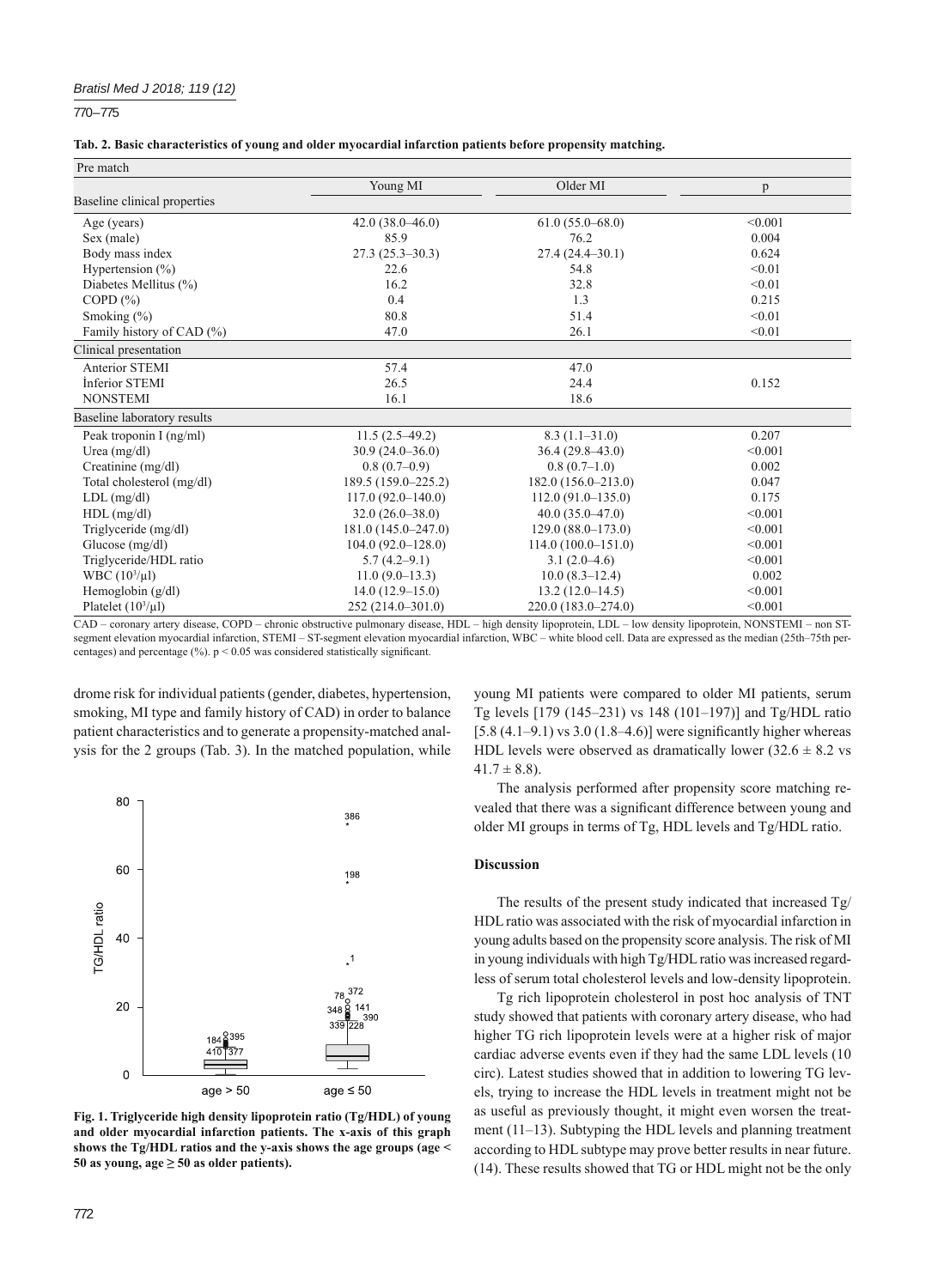| Post match                   |                    |                     |         |
|------------------------------|--------------------|---------------------|---------|
|                              | Young MI $(n:154)$ | Older MI $(n: 154)$ | p       |
| Baseline clinical properties |                    |                     |         |
| Age (years)                  | $40.8 \pm 6.2$     | $60.4 \pm 7.4$      | < 0.001 |
| Sex (male)                   | 85.1               | 85.1                | 1.000   |
| Body mass index              | $27.4 \pm 4.6$     | $25.7 \pm 4.2$      | 0.017   |
| Hypertension $(\% )$         | 29.2               | 28.6                | 0.900   |
| Diabetes Mellitus (%)        | 19.5               | 18.8                | 0.885   |
| COPD $(\% )$                 | 0.8                | 1.7                 | 0.511   |
| Smoking $(\% )$              | 77.9               | 77.3                | 0.891   |
| Family history of CAD (%)    | 35.7               | 36.4                | 0.906   |
| Clinical presentation        |                    |                     |         |
| <b>Anterior STEMI</b>        | 37                 | 36.4                | 0.989   |
| Inferior STEMI               | 40.3               | 40.3                |         |
| <b>NONSTEMI</b>              | 22.7               | 23.4                |         |
| Baseline laboratory results  |                    |                     |         |
| Peak troponin I (ng/ml)      | $6.9(1.2-18.6)$    | $14.5(1.92 - 50.0)$ | 0.114   |
| Urea $(mg/dl)$               | $29.3 \pm 8.1$     | $35.0 \pm 11$       | 0.002   |
| Creatinine $(mg/dl)$         | $0.76 \pm 0.15$    | $0.79 \pm 0.20$     | 0.486   |
| Total cholesterol (mg/dl)    | $194.0 \pm 49.0$   | $187.0 \pm 42.0$    | 0.211   |
| $LDL$ (mg/dl)                | $123(94 - 153)$    | $119(98-141)$       | 0.267   |
| $HDL$ (mg/dl)                | $32.6 \pm 8.2$     | $41.7 \pm 8.8$      | < 0.001 |
| Triglyceride (mg/dl)         | $179(145 - 231)$   | $148(101-197)$      | < 0.001 |
| Glucose $(mg/dl)$            | $122.0 \pm 58$     | $137.0 \pm 69$      | 0.001   |
| Triglyceride/HDL ratio       | $5.8(4.1-9.1)$     | $3.0(1.8-4.6)$      | < 0.001 |
| $WBC (103/\mu I)$            | $10.9 \pm 3.1$     | $10.9 \pm 3.7$      | 0.852   |
| Hemoglobin $(g/dl)$          | $13.8 \pm 1.7$     | $13.4 \pm 1.7$      | 0.023   |
| Platelet $(10^3/\mu l)$      | $262.0 \pm 88.0$   | $235.0 \pm 78$      | 0.003   |

**Tab. 3. Basic characteristics of young and older myocardial infarction patients after propensity matching.**

CAD – coronary artery disease, COPD – chronic obstructive pulmonary disease, HDL – high density lipoprotein, LDL – low density lipoprotein, NONSTEMI – non STsegment elevation myocardial infarction, STEMI – ST-segment elevation myocardial infarction, WBC – white blood cell. Data are expressed as the median (25th–75th percentages), the mean  $\pm$  standard deviation and percentage (%).  $p < 0.05$  was considered statistically significant.

treatment parameters and maybe statins combined with pcsk9 inhibitor or ezetimib will allow us to reach the LDL goal or reduce the relative risk especially in young adults.

With such an active role in atherogenesis, the Tg/HDL ratio is known to predict cardiovascular events both in healthy individuals and patients with CAD. In healthy individuals, the relationship between this ratio and insulin resistance, cardiometabolic risk and cardiovascular disease was shown in the previous studies (15, 16–19).

When Tg and HDL are considered separately, increased Tg and decreased HDL was shown to predict cardiovascular disease, independent from LDL levels (20).

Determining the risk factors and adequate management is one of the corner stones of preventing coronary artery disease (CAD). Age, smoking, hypertension, diabetes mellitus, hypercholesterolemia are the most acclaimed risk factors; however, they may fall short when determining the definite cardiovascular risk in young adults. Atherogenesis, which is the most common cause of CAD pathogenesis, has an established association with dyslipidemia. Management of dyslipidemia targets the apo-B containing LDL (21). In patients with high risk, a residual cardiovascular risk persists despite a successful LDL lowering with statins (22, 23). Tg/ HDL ratio appears as a valuable parameter for identifying this residual risk. Tg/HDL ratio has been shown to be a strong predictor of cardiovascular disease, independent from age, smoking, hypertension, diabetes mellitus and cholesterol (15).

Typical plaque rupture is rare in young patients with ACS (24, 25); therefore, other risk factors apart from the conventional risk factors should be taken into account in these patients. Smoking, family history, obesity and hypercholesterolemia were more common in our patient group of young MI cases. In the lipid analysis, particularly Tg and total cholesterol levels were distinctly higher, while HDL levels were significantly lower, and no difference was observed in terms of LDL levels. These findings are consistent with the studies reporting that insulin and hypertriglyceridemia are also important risk factors in patients < 50 years of age while smoking, obesity, hypercholesterolemia and male gender tend to be more common (26). In young patients with ACS, hypertriglyceridemia has been associated with premature CAD (27–29) and Tg/HDL ratio was also held responsible for increased arterial stiffness (30). Although the mechanisms leading to the effect on the pathogenesis of atherosclerosis are currently unclear, some relevant mechanisms of Tg/HDL ratio are; Tg/HDL ratio is associated with insulin resistance, reflects the balance between atherogenic and protective lipoproteins (31, 32) and also Tg/HDL ratio triggers inflammatory mechanisms.

In our study, despite the fact that LDL was not different in the young MI group, the higher Tg/HDL ratio and lower HDL levels were critical and essential findings. Our findings are supported by studies, which demonstrated that higher triglyceride levels and lower HDL levels are common in patients with ACS. However, previous studies demonstrated that patients with lower HDL and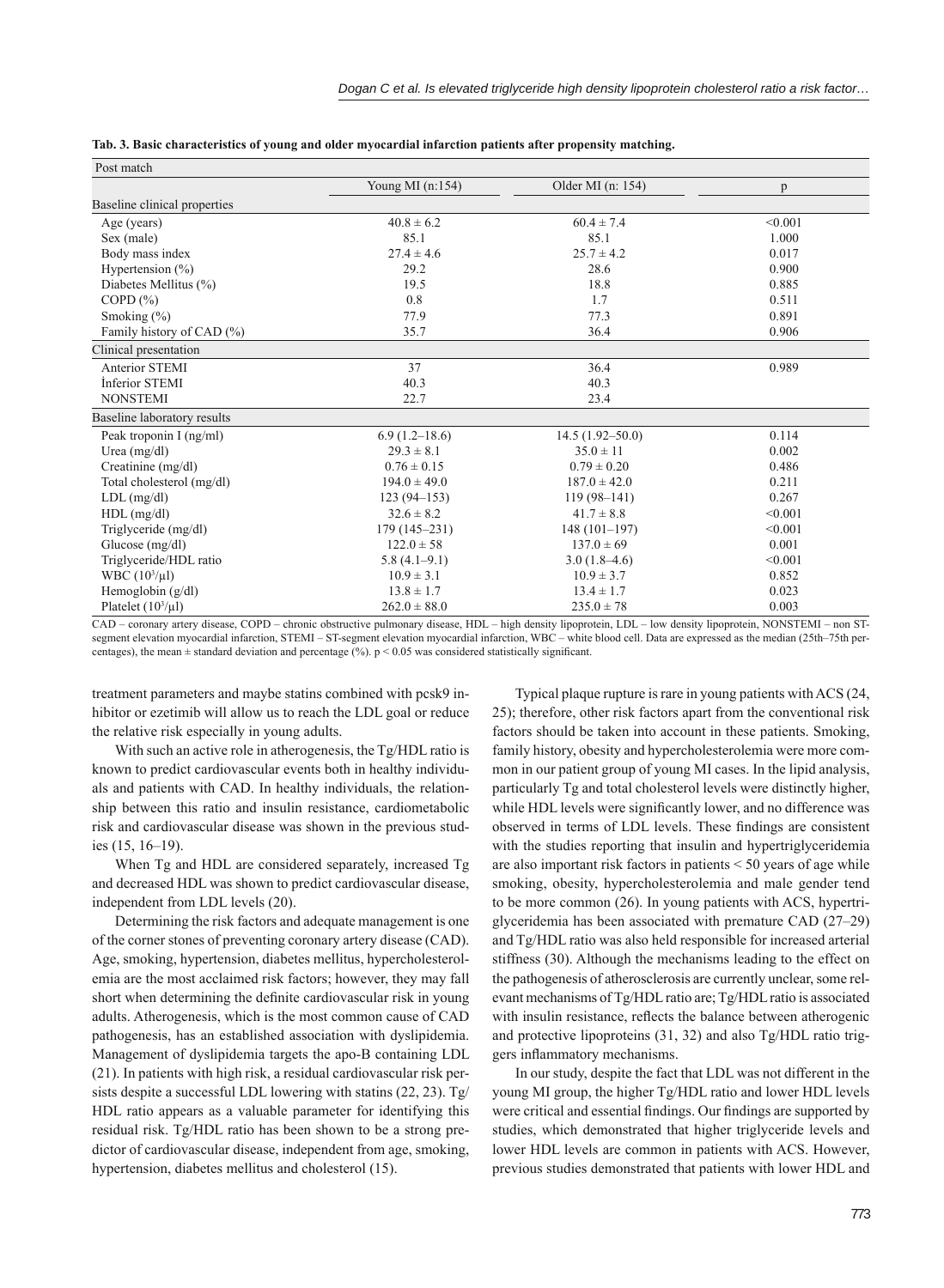## *Bratisl Med J 2018; 119 (12)*

## 770 – 775

higher TG levels are still under higher ACS risk even though they receive a lipid-lowering treatment, when compared to the control group. Tg or HDL alone are significant predictors of ACS in patients with cardiovascular disease (20), the combination of these parameters as Tg/HDL may be more valuable than utilizing these two separately in order to determine the cardiovascular risk in these patients. Taken together, the present study results suggest that in young individuals Tg/HDL are not only a cardiovascular risk marker, but also a potential target for therapeutic intervention.

# **Conclusion**

In our study, our findings have given us the idea that the  $Tg/$ HDL ratio can be used to predict the occurrence of acute coronary syndrome in young adults. Especially in adults under the age of 50, Tg/HDL ratio may be determined and necessary precautions might be taken to prevent ACS.

## **Limitations**

The number of patients in our single-centered study is relatively low. Since it was not a prospective study, no patients were followed up and healthy people were not taken as a control group. Increased thrombogenicity associated with an increased susceptibility to acute coronary syndrome in young people has not been examined for genetic and laboratory tests. During first week of acute myocardial infarction, lipid levels may be measured differently, however, since both of the groups' lipid levels were obtained at the same time frame after the infarction, the difference effects both groups.

# **References**

**1. Wolfe MW, Vacek JL.** Myocardial infarction in the young. Angiographic features and risk factor analysis of patients with myocardial infarction at or before the age of 35 years. Chest 1988; 94: 926–930.

**2. Gotsman I, Lotan C, Mosseri M.** Clinical manifestations and outcome of acute myocardial infarction in very young patients. Isr Med Assoc J 2003; 5: 633–636.

**3. Morillas P, Bertomeu V, Pabon P et al.** Characteristics and outcome of acute myocardial infarction in young patients. The PRIAMHO II study. Cardiology 2007; 107: 217–225.

**4. Hoit BD, Gilpin EA, Henning H et al.** Myocardial infarction in young patients: an analysis by age subsets. Circulation 1986; 74: 712–721.

**5. Doughipertansiony M, Mehipertansiona R, Bruckman D et al.** Acute myocardial infarction in the young-the University of Michigan experience. Am Heart J 2002; 143: 56–62.

**6. Carey VJ, Bishop L, Laranjo N et al.** Contribution of high plasma triglycerides and low high density lipoprotein cholesterol to residual risk of coronary heart disease after establishment of low-density lipoprotein cholestero lcontrol. Am J Cardiol. 2010; 106: 757–763.

**7. Gaziano JM, Hennekens CH, O'Donnell CJ et al.** Fasting triglycerides, high-density lipoprotein, and risk of myocardial infarction. Circulation. 1997; 96: 2520–2525.

**8. De Leon AC, Coello SD, Gonzalez DA et al.** Impaired fasting glucose, ancestry and waist-to-heighipertansion ratio: main predictors of incident diagnosed diabetes in the Canary Islands. Diabet Med 2012; 29: 399–403.

**9. Hadaegh F, Khalili D, Ghasemi A et al.** Triglyceride/HDL-cholesterol ratio is an independent predictor for coronary heart disease in a population of Iranian men. Nutr Metab Cardiovasc Dis 2009; 19: 401–408.

**10. Vallejo-Vaz AJ, Fayyad R et al**. Triglyceride-Rich Lipoprotein Cholesterol and Risk of Cardiovascular Events Among Patients Receiving Statin Therapy in the Treating to New Targets (TNT) Trial. Circulation. 2018 Apr 4. pii: CIRCULATIONAHA.117.032318.

11. Barter PJ, Caulfield M, Eriksson M et al; ILLUMINATE Investigators. Effects of torcetrapib in patients at high risk for coronary events. N Engl J Med 2007; 357 (21): 2109–2122.

**12. Lincoff AM, Nicholls SJ, Riesmeyer JS et al;** ACCELERATE Investigators. Evacetrapib and Cardiovascular Outcomes in High-Risk Vascular Disease. N Engl J Med 2017; 376 (20): 1933–1942.

**13. HPS3/TIMI55–REVEAL Collaborative Group, Bowman L, Hopewell JC, Chen F, Wallendszus K, Stevens W, Collins R, Wiviott SD, Cannon CP, Braunwald E, Sammons E, Landray MJ.** Effects of Anacetrapib in Patients with Atherosclerotic Vascular Disease. N Engl J Med 2017; 377 (13): 1217–1227.

**14. Kasko M, Kasko V, Oravec S.** Would Janus' view on HDL be useful? Bratisl Lek Listy 2018; 119 (4): 245–248. doi: 10.4149/BLL\_2018\_046.

**15. Salazar MR, Carbajal HA, Espeche WG, Leiva Sisnieguez CE,**  March CE, Balbin E et al. Comparison of the abilities of the plasma triglyceride/high-density lipoprotein cholesterol ratio and the metabolic syndrome to identify insulin resistance. Diab Vasc Dis Res 2013; 10 (4): 346–352.

**16. Salazar MR, Carbajal HA, Espeche WG et al.** Relationships among insulin resistance, obesity, diagnosis of the metabolic syndrome and cardiometabolic risk. Diab Vasc Dis Res 2011; 8 (2): 109–116.

**17. Salazar MR, Carbajal HA, Espeche WG et al.** Relation among the plasma triglyceride/high-density lipoprotein cholesterol concentration ratio, insulin resistance and associated cardio-metabolic risk factors in men and women. Am J Cardiol 2012; 109: 1749–1753.

18. Salazar MR, Carbajal HA, Espeche WG et al. Cardiovascular disease risk and outcome: use of the plasma triglyceride/high-density lipoprotein cholesterol concentration ratio versus metabolic syndrome criteria. J Intern Med 2013; 273 (6): 595–601.

**19. Tae Ik Chang, Elani Streja, Melissa Soohoo et al.** Association of Serum Triglyceride to HDL Cholesterol Ratio with All-Cause and Cardiovascular Mortality in Incident Hemodialysis Patients. Clin J Am Soc Nephrol 2017; 12 (4): 591–602. doi: 10.2215/CJN.08730816.

**20. Péter Koncsos, Péter Fülöp, Imre Juhász et al.** Changes in triglyceride, HDL-C, and non-HDL-C levels in patients with acute coronary syndrome. Wien Klin Wschr 2016; 128 (23–24): 858–863.

**21. Reiner Z, Catapano AL, De Backer G.** European Association for Cardiovascular Prevention & Rehabilitation et al. ESC/EAS Guidelines for the management of dyslipidaemias: the Task Force for the management of dyslipidaemiasof the European Society of Cardiology (ESC) and the European Atherosclerosis Society (EAS). EurHeart J 2011; 32: 1769–1818.

**22. Baigent C, Keech A, Kearney PM.** Cholesterol Treatment Trialists' (CTT) Collaborators et al. Efficacy and safety of cholesterol-loweringtreatment: prospectivemeta-analysis of data from 90,056participants in 14 randomised trials of statins. Lancet 2005; 366: 1267–1278.